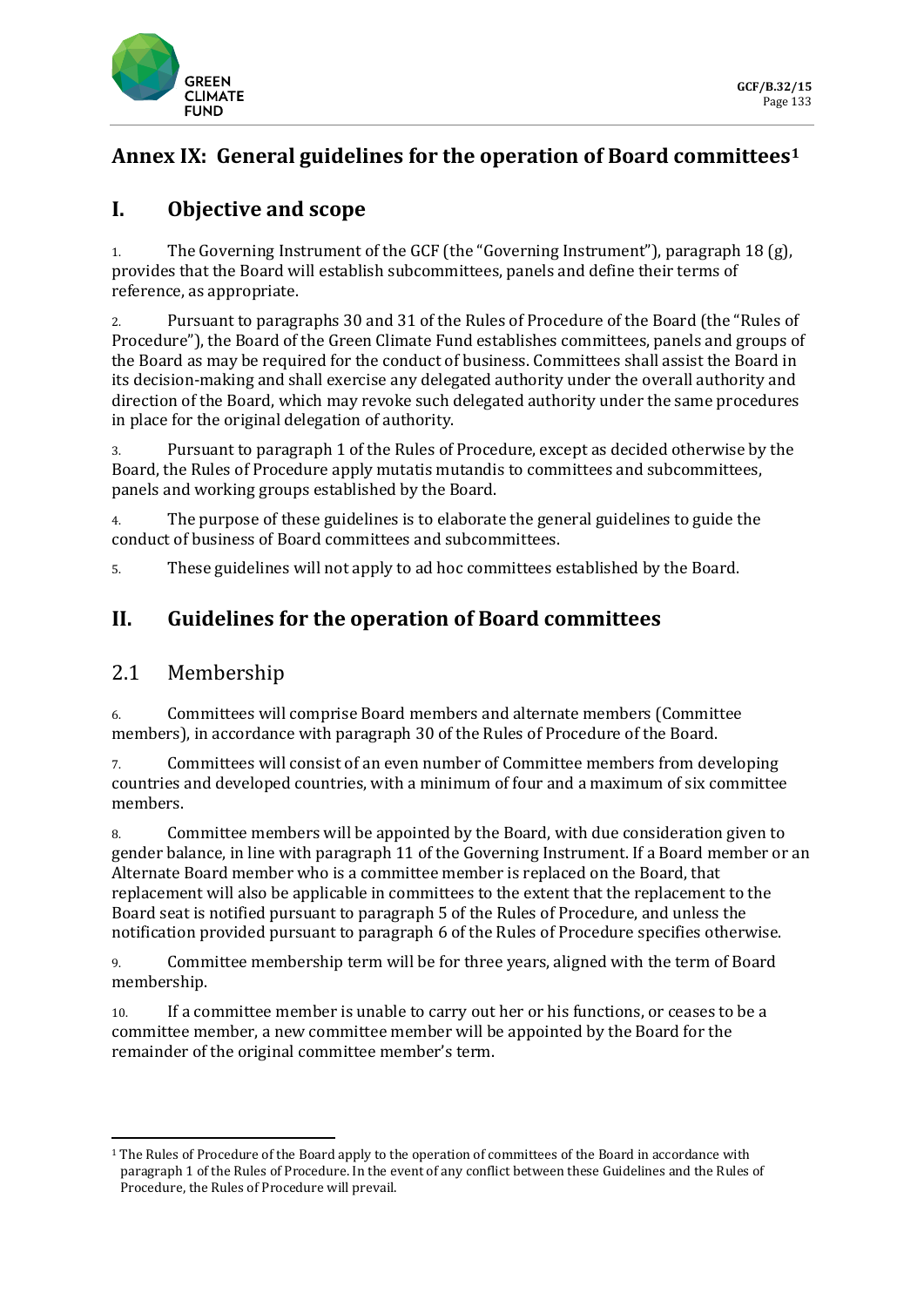

### 2.2 Chairing arrangements

- 11. Each committee will elect a Chair from amongst its members.
- 12. Committee Chairs will serve for a term of 18 months.

13. The Chairmanship of a Committee shall alternate between Developed and Developing country members. Due consideration should be given to gender and regional balance among Committee Chairs.

14. Committee Chairs will convene, set agendas for, and facilitate committee meetings with the support of the Secretariat and in accordance with the terms of reference of each Committee as well as additional mandates provided by the Board, and report back to the Board on behalf of the Committee.

15. If the Chair is not able to carry out her or his functions or ceases to be a committee member before their term is complete, a new Chair will be elected by the Committee, from amongst the Committee members, for the remainder of the term.

### 2.3 Accountability

16. Committees operate under the overall authority and direction of the Board.

17. Committees shall at each meeting report to the Board on their activities including on the status of implementation of their workplans and on Board mandates to the committees within timelines specified in the respective committees' annual workplans.

18. The Board may in its guidance to Committees delegate authority to committees, in accordance with paragraph 31 of the Rules of Procedure.

### 2.4 Terms of reference

19. The Board adopts terms of reference of each committee. Committees should review their Terms of reference at least every 4 years, with any updates or revisions submitted to the Board for approval, upon adoption of the four-year Board workplan at the start of a programming cycle.

20. The Board, in adopting Committee terms of reference shall specify whether the committee is a standing committee or an ad hoc committee.

21. In addition to the mandates specified in the terms of each Committee, Committees may be mandated by the Board to perform specific functions to support the Board in its decisionmaking.

### 2.5 Operating procedure

22. Committees will present their workplans to the Board at the first Board meeting of each year. The workplans shall derive from the four-year Board workplan and GCF Strategic Plan, as well as Committees' Terms of Reference and mandates given by the Board. These workplans will be updated on a rolling basis and will include timelines for the development of those items, in order to ensure that the Board can consider them in due time, as scheduled in the four-year Board workplan.

23. In the event that the Committee is unable to reach consensus on a decision, the Committee Chair shall report this to the next meeting of the Board.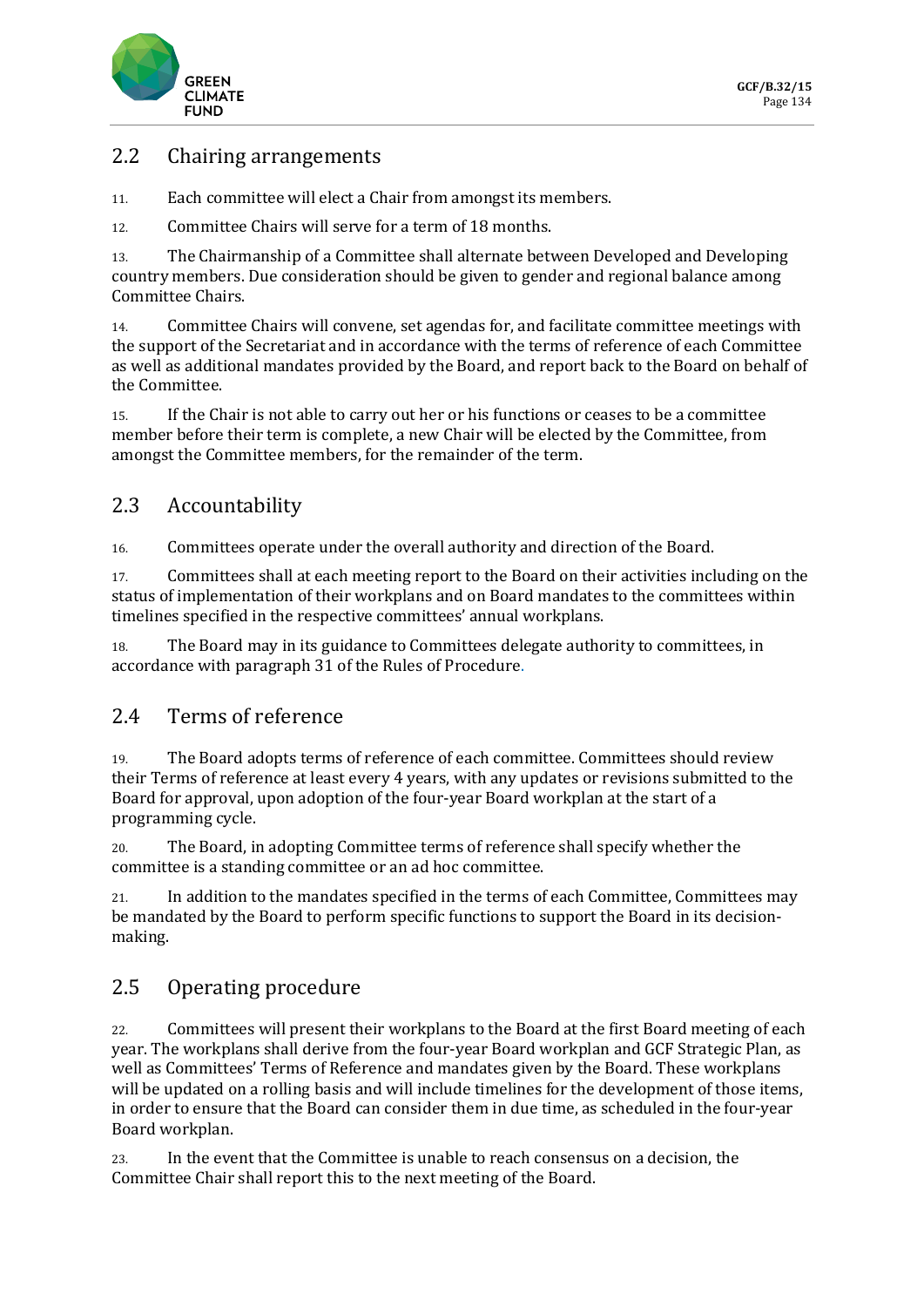

24. Committees will convene their meetings as determined by the Committee led by the committee Chair with the support of the Secretariat. Meetings shall be held regularly, at least once between each Board meetings.

25. A two-thirds majority of Committee members must be present at a Committee meeting to constitute a quorum. Committee can take decisions, including to elect a new Chair provided there is quorum. The existence of a quorum will be verified by the Committee Chair at the beginning of the meeting.

26. Committee chairs will at the end of each meeting recap verbally the summary of decisions reached during the meeting to be recorded by the Secretariat and later circulated to the Committee as part of the meeting report.

27. Committee Chairs may request, in consultation with other committee members, assistance and/or advice from experts or other third parties in the performance of their functions, in accordance with the relevant rules and procedures of the Fund.

28. Unless otherwise decided by the Board or specified in the committee's terms of reference, attendance at committee meetings will be limited to committee members, up to two advisers per committee member, essential Secretariat staff and, upon invitation by the committee Chair and on a case-by-case basis, members of the Independent Units, or other stakeholders. The Committee shall where matters are of a confidential nature have the ability to restrict the category of persons above from attendance at its meeting or for that specific agenda item.

29. A committee member who is unable to participate in committee meetings more than two times consecutively will cease to be a Committee member.

### 2.6 Role of the Secretariat

30. The Secretariat will coordinate and support the work of committees, as needed, including drafting and submission of documents for consideration by committees, in coordination with the relevant Independent Units where appropriate.

31. The Secretariat will appoint one qualified officer per committee as Secretariat focal point for that committee.

32. The Secretariat's committee focal point will provide secretarial assistance and support to the work of the committee, attend its meetings and assist the Chair in preparing, facilitating and coordinating the committee's work and meetings. The Focal Point will be responsible for providing Committee members with proposed meeting dates and times at least 3 weeks prior to the Committee meeting and distribute documents to be discussed at least 5 business days prior to the Committee meeting. Exceptions can be allowed for urgent matters.

33. The focal point will be subject to the guidance of the relevant Committee Chair and will be responsive to the tasks assigned to her/him by the committee.

34. The focal point will be responsible for producing written reports of committee meetings to be approved by the Committee members. Report of committee proceedings will include, at a minimum: list of participants, agenda of the meeting, meeting minutes including the decisions reached before the meeting, and the date of next meeting.

### **III. Implementation arrangements**

35. These guidelines will come into effect upon adoption by the Board.